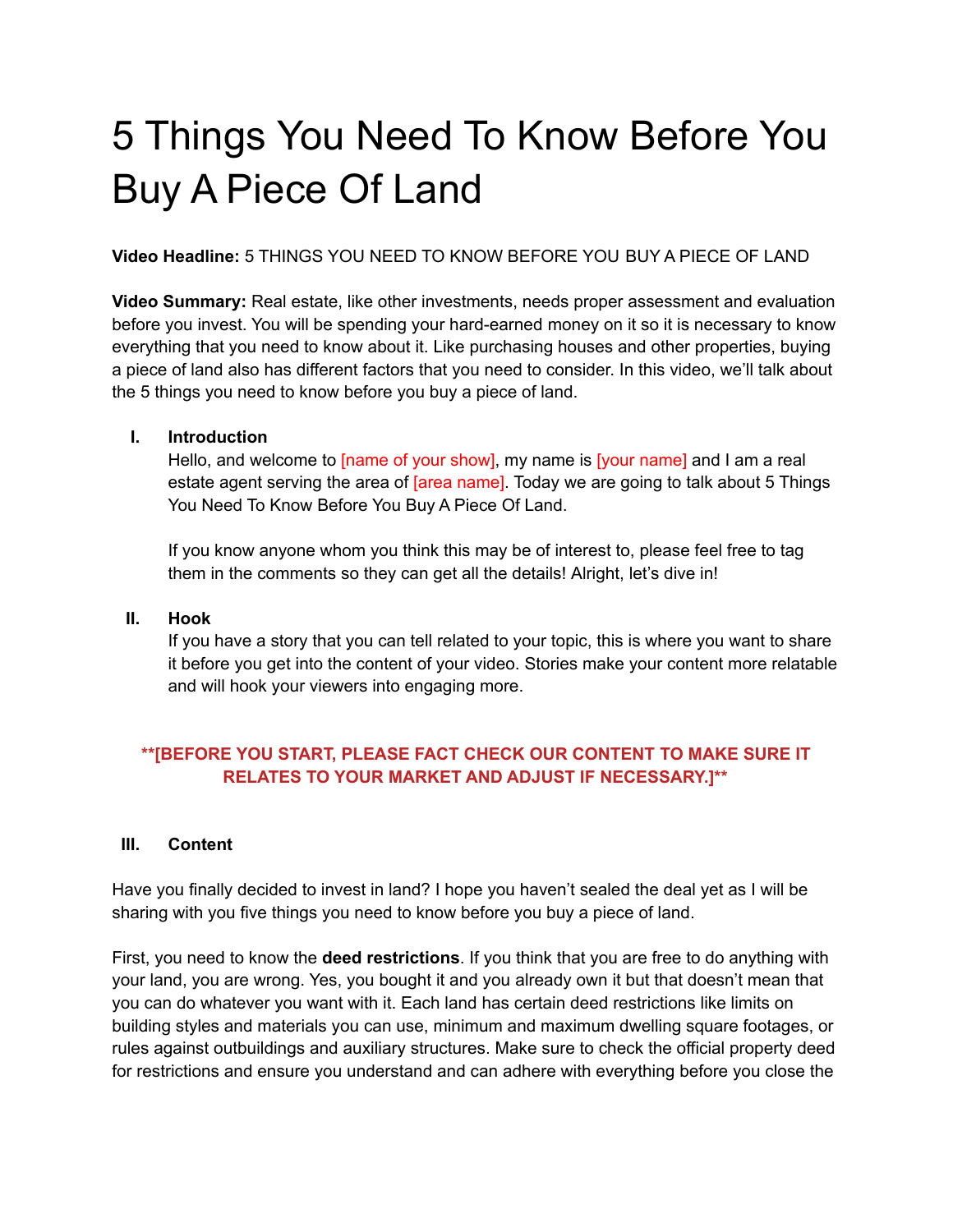deal. If you know the restrictions, you will be able to walk away from the deal in case there are deal breakers from the deed restrictions.

The next thing you need to know are the **available utilities.** Is your land near power lines and water supply? Whether you are planning to build a commercial or residential property on your land, consider basic utilities such as water, electricity, phone lines, and internet. If your land is in a remote area, gaining access to the nearest utility hub can be costly. Make sure to factor this into your budget. It would be an inconvenience to stay in a property without these necessary utilities.

Aside from your own land, it is also necessary to know the **cost of developing the land.** Your expenses don't just end when you finish paying for the land. I'm sure you purchased the land with a plan to develop it. And the cost of developing your land can be a significant amount. Depending on the size of your lot, what you want to build, its accessibility, and the things that need to be cleared or fixed - you need to factor these costs in your budget.

Another cost that you need to know before you buy a piece of land is the **cost of the surrounding area.** Check and compare costs of similar plots in the area. This will let you assess how much you should be paying for the piece of land that you plan to buy. Also, the area surrounding your land will directly affect its value. Check what other properties are being developed in the area and how it will affect the value of your land in case you decide to sell it in the future.

Last but not the least, it is important to check the **frequency of natural disasters** in the area of your land. Is it located in an area that's prone to flooding or other common natural disasters? Natural disasters are inevitable and can cause problems in the future. Aside from being a hazard to you and your family, if your land is in a natural disaster zone, home insurance might not cover your land or your property.

# **IV. Call to Action**

If you need help with looking for your next real estate investment or would like to know more tips, feel free to reach me anytime at [your contact info]. I'd love to have a chat with you!

# **V. Conclusion [Time to wrap up]**

Buying a piece of land is definitely a milestone and can be the start of your real estate investment journey. But like other investments, you need to do your research and assess it before you finalize your purchase. This is to ensure that you will get your money's worth. Make sure to know everything that you need to know before you buy a piece of land.

Thank you for joining me today and don't forget to tune into next week's show!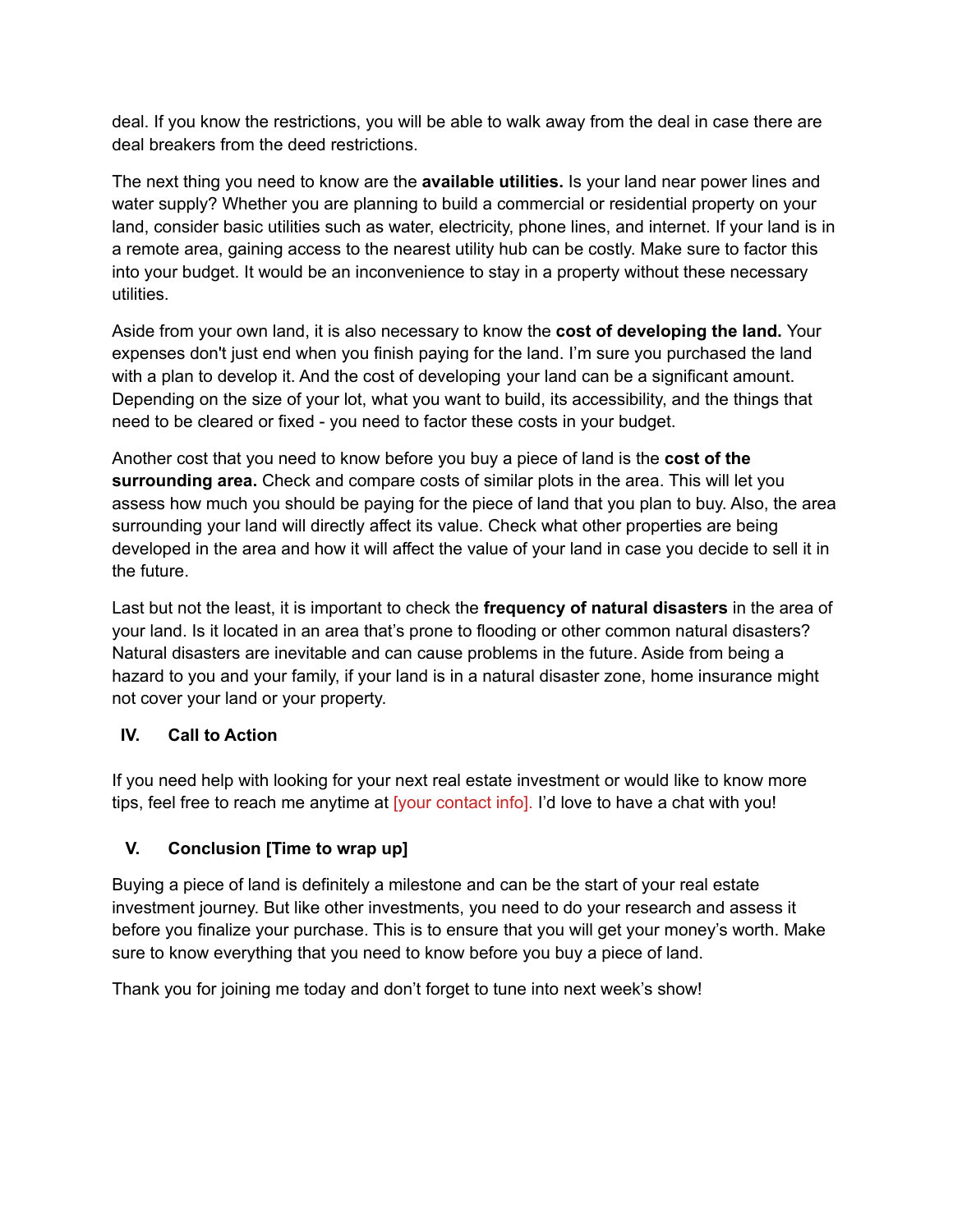# FACEBOOK LIVE CHEAT SHEET FOR REAL ESTATE

# **Promote It**

Tell your fans that you will be going live ahead of time. This can be done easily and will boost your engagement. Send an email to your database, make an announcement in a group(s) that could benefit from your live, run a facebook ad and post it on your social media channels.

# **Write a Scroll Stopping Headline**

Your description about your live is by far the most important piece of your video. Without enough ZING to entice your viewers, your live video isn't going to get much if any traction. When writing your copy, ensure it's direct, actionable, and informative. Focus on what your viewer will gain from tuning in.

# **Set The Tone**

Make sure that your backdrop is pleasant to look at, well lit, and beautifully styled. It's hard for people to pay attention when there are distractions or noise in the background. It may also be worth looking into purchasing an external microphone to improve sound.

# **Connect**

I know this may sound obvious but please, please, please, make sure you have a strong signal before you go live. Nothing worse than planning for something and then not following through. Can you hear me now?! Lol..

#### **Create a Few Practice Videos**

Before ripping the bandaid off and going live, you can test things out by creating a practice video restricted to your eyes only. You can do this by going to your own Facebook profile, and selecting "Only Me" before recording.

# **Ask Your Viewers to Interact**

Your audience will be thrilled to hear you mention their name and answer their questions when you are live. Posts with more likes, comments, shares, and views are also prioritized on the newsfeed. Facebook's algorithms recognize popular content, and actually make it even more popular without you needing to pay extra for more eyes.